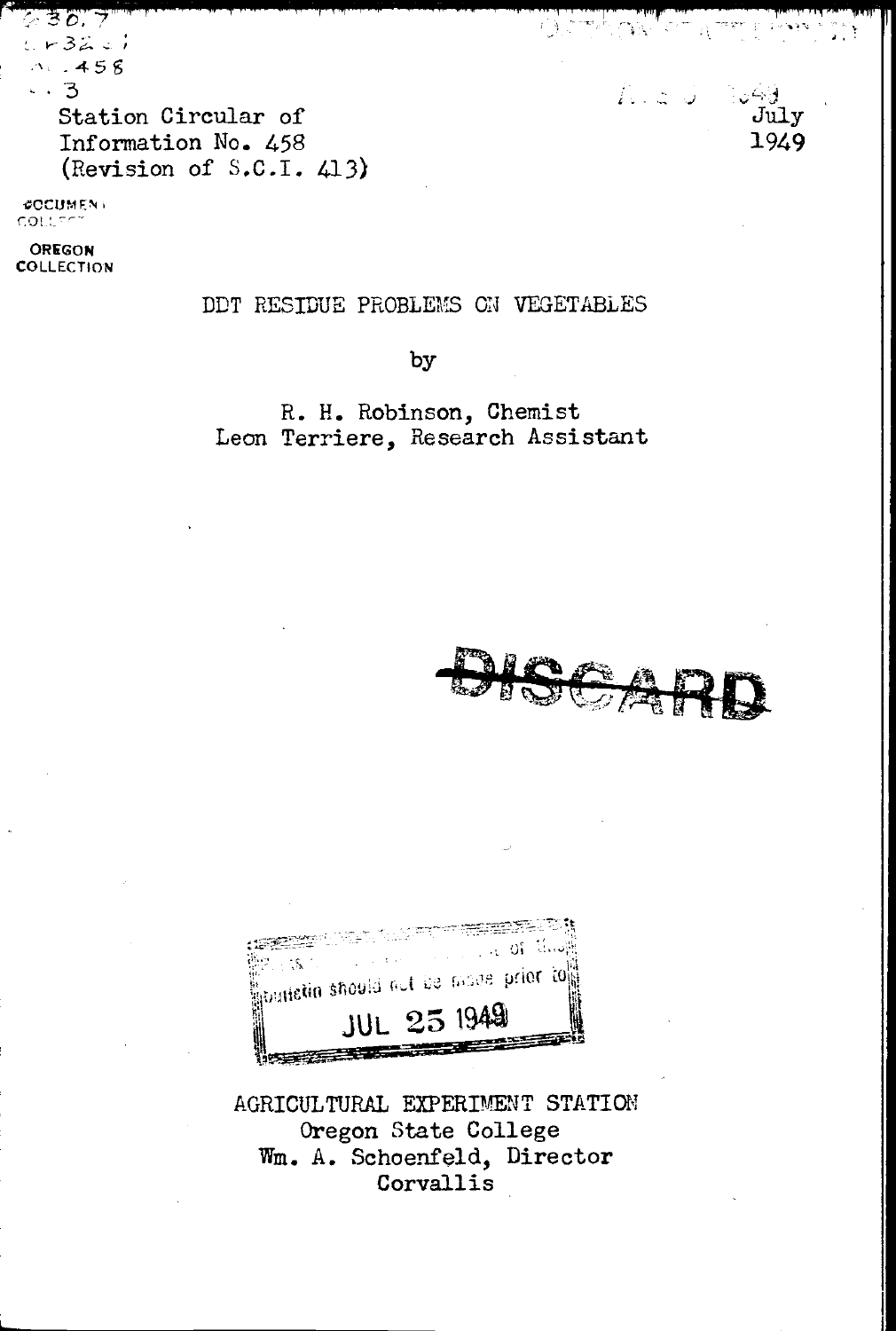$630.7$ <br> $0$ r  $32$ ci  $10.458$  $0<sup>3</sup>$ 

# AGRICULTURAL EXPERIMENT STATION Oregon State College Wm. A. Schoenfeld, Director Corvallis

**DOCUMEN1** COLLECTION ORKGON **Andre State State** Circular of Information No. 458 (Revision of S.C.I.  $\mu$ 13)

July l9L9

### DDT RESIDUE PROBLEiS ON VEGETABLES

by

R. H. Robinson, Chemist Leon Terriere, Research Assistant

One of the more serious problems arising from the use of DDT on food crops is the existence of residues resulting from excessive applications. This discussion will indicate the limits of DDT residue that may be tolerated, and what may be expected under various conditions.

#### DDT Less Poisonous than Other Common Insecticides:

The acute poisonous or toxic action of DDT on humans is relatively low. It is much less poisonous than the older insecticides such as the arsenicals, fluorides, and nicotine. Care must be taken in using DDT sprays or dusts, however, to avoid excessive residues on any food crops treated because of the possible chronic effects or hazard to health that may result from eating foods daily over a period of time that contain enough of the toxic spray to be injurious eventually to health.

Obviously, DDT residues on food products must be far below the amount that may cause a health hazard to humans, At present up to 7 ppm (parts per million) are allowed on apples and pears by the U. S. Food and Drug Administration. Extensive toxicological studies have indicated that this amount is too high if food is consumed daily carrying that amount of residue. Every effort should be made to not exceed about 3.0 ppm at harvest. When food crops carrying this amount of residue are processed by either freezing or canning, only traces have been detected chemically. It is very important that recommendations be followed closely.

### Several Factors Influence DDT Concentration:

The amount of DDT residue on food crops at harvest time depends on several influencing factors. These include the concentrations of the dusts or sprays used; the amount applied per acre; the particular DDT formulation used; the length of time between the date of application of the DDT and harvest; the surface area of the food crop, such as spinach, in relation to weight. On a commercial scale, the amount of DDT applied per acre may be controlled accurately by proper adjustment of the duster, the speed of the machine during operation, and use of the recommended DDT dust formulation. When hand-operated dusters are used, more care should be taken in order to avoid heavy, uneven applications.

For the past several seasons, chemical analyses have been made by the chemistry department of the Oregon Agricultural Experiment Station to learn the amount of DDT residues that remain on various food crops at harvest after dust or spray treatments for the control of insect pests. Analyses of these food crops after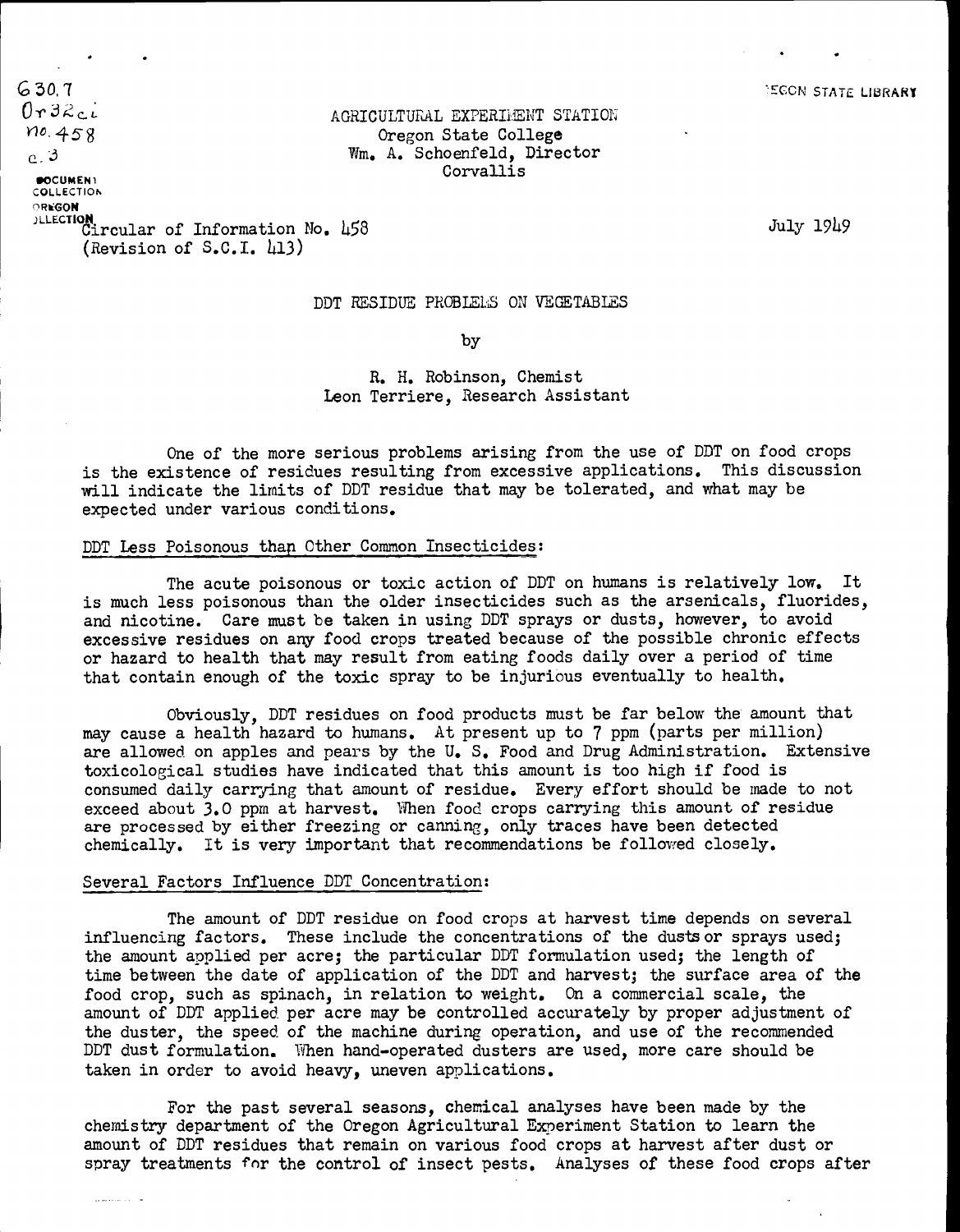washing and blanching before freezing and after processing for canning show that these treatments further lower the trace of residue left on them. Only limited studies have been made on the effects of processing in removing the residues and definite conclusions will be presented when future work has been completed. The following table shows a few representative analyses for the amount of DDT residue on some food crops at harvest that had received dust treatments as indicated. Some results are also included indicating high deposits from dust treatments that are unnecessary for effective control.

|                           | DDT.              | Time between                                                                                                      | $\overline{\text{DDT}}$                      |
|---------------------------|-------------------|-------------------------------------------------------------------------------------------------------------------|----------------------------------------------|
| Vegetable                 | dust used         | last dust and harvest                                                                                             | parts per million                            |
| Asparagus<br>Ħ            | 5%<br>11          | 56 hours<br>Ħ<br>11.<br>and processed                                                                             | 5.9<br>1.7                                   |
| Beans<br>11<br>Ħ          | 3.0%<br>11<br>11  | 72 hours<br>$\mathbf{H}$<br>u<br>and processed<br>n<br>Ħ<br>(overhead irri-<br>gation before<br>last application) | $.6 \text{ to } 1.8$<br>negative to .3<br>.9 |
| 11                        | $5.0$ $0i1$       | $\mathbf{u}$<br>$\mathbf{H}$                                                                                      | 4.1                                          |
| Broccoli<br>11            | 5.0%<br>n         | 12 hours<br>56<br>$\mathbf{H}$<br>and processed                                                                   | 10.2<br>$\mu_{\bullet}$ 8                    |
| Corn<br>11                | $5.0\%$<br>11     | 3 weeks<br>$\mathbf{H}$<br>11.<br>and processed                                                                   | $.0$ to $.1$<br>negative                     |
| Peas<br>n<br>$\mathbf{u}$ | 5.0%<br>Ħ<br>3.0% | days (from viner)<br>$\overline{7}$<br>11<br>n<br>and processed<br>u<br>(hand picked &<br>10                      | trace<br>negative<br>negative                |
| (Pea vines)               | $5.0\%$           | podded)<br>$\overline{\mathbf{r}}$<br>n<br>(from viner)                                                           | $.8$ to 22.0                                 |
| Tomatoes<br>n             | 3.0%<br>n         | $7$ weeks (when $1$ " in size)<br>(full size)<br>1 week                                                           | negative<br>1,8                              |

DDT Residue on Vegetables at Harvest and on Processed Food

## Comment on Residue Analyses;

The chemical analyses made for DDT residues on different vegetables were on samples obtained both from experimentally treated crops and from commercial vegetable growers. The results are averages of several samples taken at different times, different localities, and in some cases during several seasons. Suggestions are made for the use of DDT on different vegetables as follows:

Asparagus--lNhen a 5 percent DDT dust is used on asparagus, as high as 5.9 ppm was found when the last application was made 3 days before harvesting. After processing for freezing, the residue was lowered to 1.7 ppm.